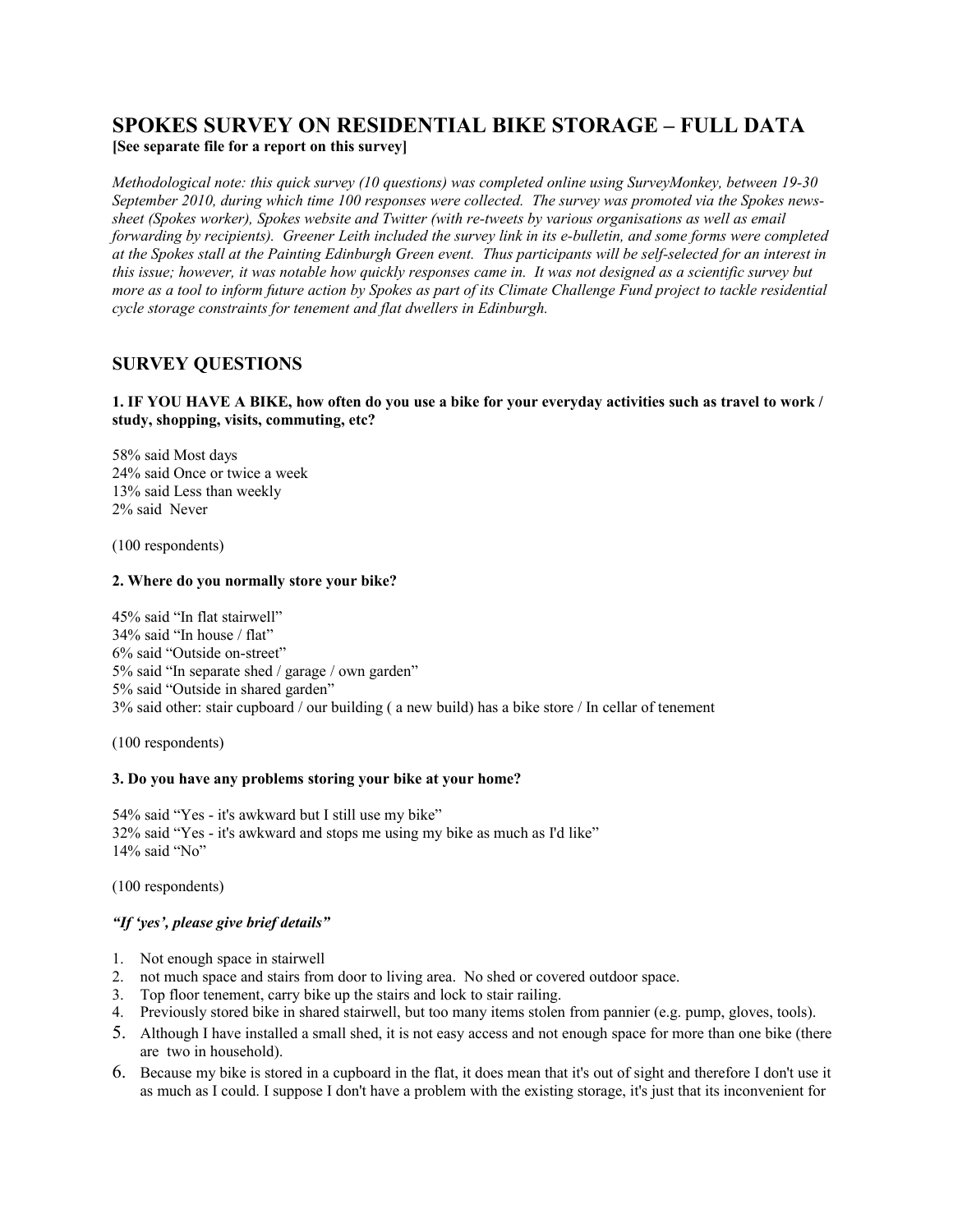everyday use. I also find it a bit of faff gathering all the bits you need for your bike - helmet; lights; pannier; lock etc. Again this is all time consuming and inconvenient.

- 7. There are several others & it is a crowded space. It's such a hassle to actually get the bike out that I'm less likely to take it out for spontaneous short trips.
- 8. Only one space at the bottom of the common stair to padlock the bike. That space is shared with two other bikes. This means getting our bikes in and out is a nightmare. If I don't use this area, I must carry the bike up 3 flights of stairs, often with shopping. Total nightmare.
- 9. We store 3 bikes in our boxroom, we are on the second floor and it is a lot of hassle to get them out and down the stairs. We used to bikes in a storage cupboard at the bottom of the stairs but they were stolen. neighbours have had bikes stolen from the stairwell
- 10. I have to store my bike at the top of the stairwell which is awkward, as my bike is heavy to carry up 4 flights of stairs.
- 11. There are six flats in my building and four bikes currently chained at the bottom, including one that has been dumped (left chained up by a tenant who moved out two years ago!) I have to physically lift my bike over the other three in order to get it out of the space.
- 12. Limited space in stairwell, difficulty of getting through heavy front door with steps whilst carrying a bike, issues with safety
- 13. There are two bikes in my hall, which is fairly wide but I still find they are in the way sometimes.
- 14. It's just not easy getting my bike in and out. That's fine for going to work which is a fair distance and the alternatives are worse (an hour's walk or two buses via Princes St, compared to 20mins on bike). But for shorter or ad hoc journeys it rarely feels worth the while lugging it up/down to third floor.
- 15. I keep bike in spare room. Big problems carrying bike up stairs and also ensuring it is clean enough to put in bedroom. Placed shower curtain on floor to protect carpet, but have also damaged paint on walls due to tyre rub! Hasn't stopped me from cycling though.
- 16. After my bike was stolen I've had to drill a special lock into the wall (which I'm probably not meant to have done!) to lock my bike to. The bike gets in the way of neighbours and blocks my door a bit, but it's not too bad. But there's only space for one bike maximum. When I have a lodger it's a real problem.
- 17. I live in top floor flat so have to carry up 3 flights of stairs.
- 18. Involves quite an effort to get the bike from the attic!
- 19. I have a light road bike for day to day use, which is fine. The awkward part is due to my mountain bike which is difficult to clean as there is no external tap in our shared back yard. I keep my MTB in the flat and road bike in the stairwell.
- 20. Getting the bike up and down stairs is a pain, especially upstairs at the end of a long cycle. If it is wet outside, the bike brings dirt into the house. Our two bikes clutter up our hallway, but I really want to avoid getting them stolen. Other neighbours keep their bikes in the hallway, but I don't think it is safe enough there.
- 21. Limited space in our stairwell for bikes. There is no cellar, and the back green is not secure or private, so installing a bike shed not an option either. On street storage not really practical as any bikes chained up outside soon lose wheels or parts, or disappear completely.
- 22. I live on 3rd floor, and my downstairs neighbours don't like my bike in 'their' stairwell. So I carry my bike up and down 3 flights of stairs each time I use it. Not ideal!
- 23. Our building (a new build) has a bike store downstairs. It's badly planned and it's very difficult to get the bike in and out (it has 2 doors at an angle from each other - one of which apparently is a fire door), and you then still have to manoeuvre the bike through the front door that opens at another angle from the direction of the bike store. The room is small and lots of people who don't use their bikes often have them stored on a pile. If more people were to actively use their bikes it would be even more difficult to use the bike store.
- 24. While a bike store was built as part of the development C.2000, there are more bikes than the store has capacity for - cycling too popular? Store too small?
- 25. It is at the top of stairwell we live on the top / 3rd floor but the ground floor is full of buggies / prams plus two other bikes.
- 26. My last bike was stolen from the bottom of my stairwell. I have a perfectly adequate place to put it (as I was the only one with a bike in the stairwell) but neighbours repeatedly leave the front door open!
- 27. I store my bike in my hall cupboard. As much as it shouldn't, the hassle of taking it out of the cupboard (mainly because there is too much other stuff in there!) means that I cycle less than I should. There is usually no room at the bottom of my stairwell. Also, I am not too happy with bike storage etc. in the stair well. For example, there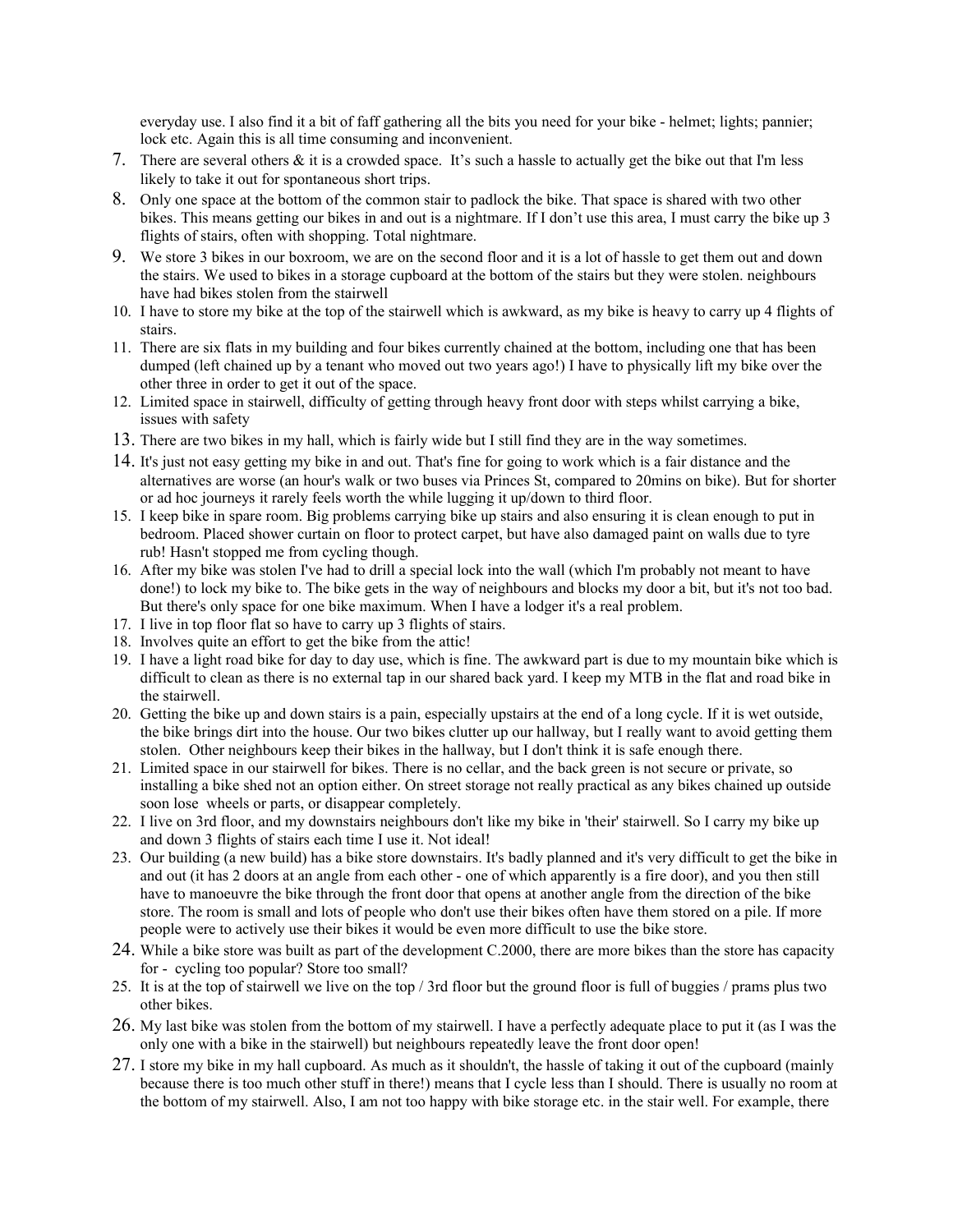were four bikes that sat there for three years without moving. Now one of my neighbours stores other bits and pieces.

- 28. We live in the top flat of a three-storey tenement and my bike is quite old and heavy, so the prospect of lugging it down the stairs (and back up again) often puts me off using it, even when I'd really like to.
- 29. Complaints from residents.
- 30. Gets wet and rusty
- 31. There are 4 bikes stored in a small area only 2 are actually used, 1 is used for another bike to be locked to it and the other bike is just gathering dust.
- 32. No good space to store bike, not sure about neighbours opinions, and slightly worried about damage to bike.
- 33. I live on the 3rd floor and have nowhere else to store my bike other than in the flat, having to carry it down stairs puts my off taking it out for short journeys, i.e. going to the shops.
- 34. They're not small, are they?!
- 35. I am on the third floor and it is a pain having to carry my bike up an awkward staircase
- 36. Has been stolen in past. Crammed in between other bikes. No room in flat.
- 37. Generally storage space in flats is not designed to cater for bikes therefore I have to store it on top or in the way of many other things. I store it in a box room which doubles as a study meaning I have to remove my bike to use the study which means it ends up in the hall
- 38. In summer I can get away with leaving my bike outside, but in the winter I have to bring it indoors to protect it from getting damaged by the wet and cold conditions, which means carrying it up two flights of stairs to my flat as there is nowhere to store it at ground floor level.
- 39. Have to manoeuvre bike in and out of flat, through doors etc. Luckily I do have a lift!
- 40. We have a basement area at the bottom of the stairwell so it's awkward in that you have to negotiate with the various other bikes and boxes that are there as well as carry your bike down and up a flight of stairs every morning and evening.
- 41. I have to carry it up three flights of stairs
- 42. We have to give over an entire boxroom to the three bikes, and getting them out past each other takes a lot of juggling.
- 43. Awkward as I don't have room for a shed, and it blocks part of my small back yard.
- 44. To store/retrieve my bike in the cellar in the tenement, I have to carry it down/up a curving flight of stairs. The stairs are often impeded by other bikes (!) being locked to the bannister (our tenement has a very narrow stairwell and small hallway).
- 45. Me and my partner both store our bikes in our one bedroom flat. They sit in the hallway in a very awkward location but we have no where else to store them. It does not affect us using them though! Just a bit annoying at times.
- 46. We have a rudimentary bike rack at the bottom of our stairwell, but it's always completely overloaded with bikes (both regularly used and disused) making it awkward to get bikes in/out and of sporadic usefulness.
- 47. Basically there is not much space in the entrance of the tenements flat, so one or two bikes fit okay, but more will give problems, and I live in the third floor, so it's a problem to carry it up and down every time since I use it 2 or more times a day.
- 48. We store bikes in the stairwell but are under intense pressure from the factors to remove them. The bikes have to be stacked and so are unsafe - they have fallen on a child. They are awkward to get out of the door and chip the paintwork. We also have a problem with old bikes being stored there from previous occupants. The factors asked everyone to contribute to an external bike rack but a majority didn't vote for it so we are being threatened with removal.
- 49. Road bike is too big for cupboard so has to stay behind sofa
- 50. I have to carry it up to 2nd floor as already too many bikes on ground floor stairwell.
- 51. The bikes take up a fair amount of space in our small flat and we live on the top floor, so it's a long hike up! But there is no place else to put them.... the stairwell is small and always full of bikes and leaving bikes outside just isn't an option.
- 52. There's nowhere ideal to lock it downstairs so I have to carry it up three flights of stairs plus whatever I'm normally carrying. I could lock it downstairs but I would be constantly worried about its security so it ends up safely locked on the third floor and I use it less often because of this.
- 53. I have 6 flatmates and we keep all of our bikes in the communal walkway impossible to get in or out without clambering over them all.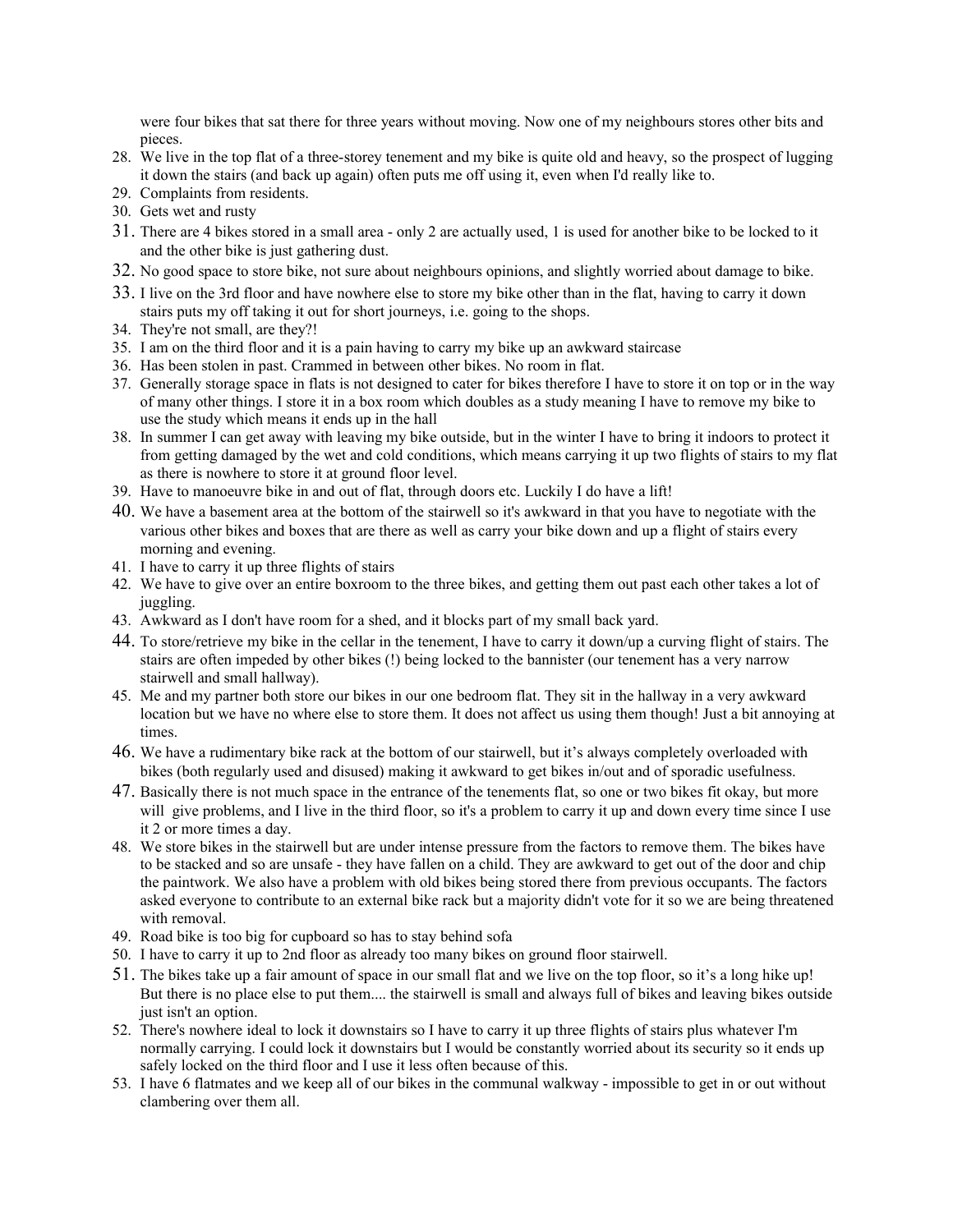- 54. I do not feel safe leaving my bike in the stairwell, the main door is often left unlocked, there is also only space for about one bike at the bottom which means i often have to carry my bike up 2 flights of stairs - usually getting oil on my clothes and in the flat.
- 55. The stairwell is very narrow and there are a couple of bikes there already, so I have to leave it in locked in the street. It's not convenient to take it to the flat as i live on the 3rd floor and I use it a couple of times a day, and the staircase is narrow enough to be uncomfortable to carry the bike to the flat.
- 56. Yes, after a large number of bike thefts on our street i live in constant fear of my bike getting stolen, despite deliberately riding an older bike that is less attractive to thieves/vandals. My wheels were stolen after being removed from the bike by a car driver. the driver found my bike blocking access to their car after I had locked it to a lamp post nearby.. now I use two strong locks but still half expect my bike to be gone if I leave it for more than a day or too. My girlfriend's bike was stolen on the same street and it took us several months to get her a new one..
- 57. Currently bike has to be lifted out of its storage position and carried up / down 3 flights of stairs each time it is used. In practice I don't use it for most journeys.
- 58. I've had experience with other flat owners complaining about there being so many bikes in the stairwell to the point where the council got involved and forced tenants to remove their bikes. This was a conflict which would not have happened had there been designated storage space for bikes.
- 59. Too many bikes in stairwell
- 60. Have to carry it into the basement to store it (and out again to use it). I have to lock it to my flatmate's bike there are not enough railings
- 61. We live in a top floor tenement flat. As we also have a buggy for our two-year-old son, the buggy is kept on the ground floor and my bike is strapped and locked over the railings outside our flat.
- 62. Too many bikes at the bottom of the stairs but it's a well kept stairwell and a number of the flats don't like the landings being used for bikes.
- 63. Takes up room.
- 64. I have folding bike for commuting. My "big" bike is better for the weekly shop but it has to live hoisted on pulley in hall  $&$  I am lazy(!).
- 65. There is not enough secure storage for my bike. I will still use it but it puts me off. I just moved to live on the 3rd floor and if I have to carry it up to my flat to make sure it's safe I will stop cycling.
- 66. Have to take front wheel off to lock to railing
- 67. Takes up room in the flat, but still worth it.
- 68. There are four bikes competing for limited space in my stairwell. Only one bike at a time can be secured to the railings. If you don't get that space you have to just lock to your wheel and keep your fingers crossed.
- 69. The bike is kept in a small closet with another bike and other stuff. It is a hassle to get out and the gears and breaks sometimes get damaged and cables accidentally pulled out of place.

### **4. If you said that problems storing your bike affect your use of it, would you use your bike more if your problems were solved? If so, please describe how.**

- 1. Need easy/quick access. Safe and dry storage.
- 2. If the bike was stored (securely) either at the foot of the stairwell or outside the building then I think I'd be more tempted to use the bike for my everyday journeys. Also if the storage had a locker area for your accessories/waterproof clothing, this would help greatly.
- 3. Yes would use it for shorter journeys if it was easier to access
- 4. Joists or secure bits of metal on communal stair walls to padlock bikes to.
- 5. I would cycle at weekends, away from the roads. I get the bus to work and cannot cycle to work as it would involve going up Leith walk, along Princes Street and up Lothian road - the traffic is too scary!! I would cycle if there was a safe really separate cycle lane
- 6. I would be more likely to use my bike if it was easily accessible and secure at street level.
- 7. Absolutely. In my previous flat in Edinburgh, I was the only one who had a bike and I could easily roll it in, lock it, and roll it out. Now I find myself using it less and less because of the hassle of getting it out of the small area where all the other bikes are stored.
- 8. Would be more likely to use it at weekends-popping to shops or taking bottles to bottle bank.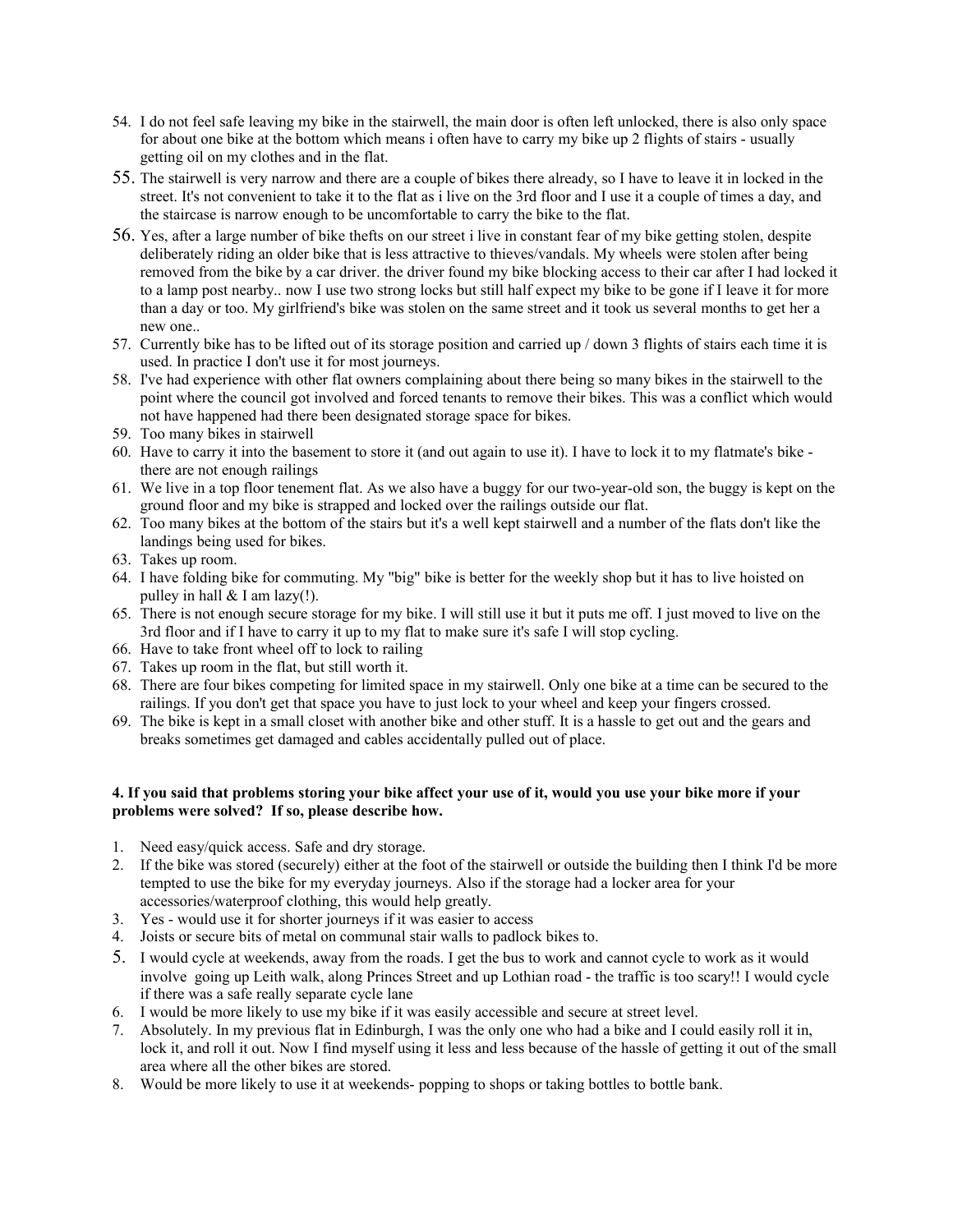- 9. I would store my bike in the stairwell on the ground floor if I hadn't had two bikes stolen from there in previous years.
- 10. Yes, if there was secure parking on street
- 11. If I had storage on the ground floor, it would be worth using the bike for short trips to the shops etc. Carrying a bike and shopping upstairs is difficult, even if the shopping is in a backpack. I used to do all my shopping with my bike when I lived in another city and had a garage to store my bike in.
- 12. I don't have a bike
- 13. Perhaps slightly more.
- 14. Yes. If the bike was outside, easily accessible, and ok to be left in a state that I could use it immediately I would use it a lot more. My flat is on the fourth floor so again, carrying up and down, with shopping, work bag etc. etc. puts me off. More relaxing to get on the bus. Well, to the point where the bus gets stuck in traffic and I wish that I was cycling! Essentially, like car users, if I could get going within a matter of seconds/minutes that would be perfect.
- 15. Yes, definitely. Some of the residents in our stair are thinking about collectively purchasing a small bike shed for our back garden, although even that would not be a complete solution, as again, there are narrow, awkward stairs to the garden, as well as a locked gate and a heavy door to negotiate.
- 16. Yes, I'd use it more for short trips
- 17. Yes, I'd get a bike for my partner as well.
- 18. If I had a safe place to store my bike at ground level I would be far more active and could get more done in the day.
- 19. If my bike was stored at ground level I would be more likely to use it as I wouldn't see it as so much of a chore.
- 20. I'm worried it might be stolen...
- 21. People could stop stealing bikes so i could put my bike in the space provided outside my flat
- 22. Probably useful for short shopping journeys etc, or just cycling for fitness / leisure.
- 23. Knowing that I'll have to drag the bike up to the second floor after using it is a disincentive, especially in bad weather when I would probably have to clean up mud/slush/salt residue from the bike in my stairwell and front hall.
- 24. Yes, I would ride it considerably more, most likely every day
- 25. I'd feel happier getting a better, more expensive bike if I knew it was safe and secure.
- 26. I currently don't bother getting the bicycle out for journeys that will take less than ten minutes on foot, because it's too much hassle.
- 27. For short trips, I am put off by the effort involved in retrieving the bike, especially when I am wearing work clothes, or smart clothes, that get damaged from bike oil when I have to carry the bike up and down the stairs.
- 28. I would probably use my bike the same amount but it would make our flat a bit more spacious and I wouldn't keep banging my legs off pedals every time I walk through our small hallway.
- 29. I'm determined to use my bike for all my needs, but I think it puts others off especially those living on the top floor.
- 30. Definitely, for short journeys to save time and to avoid trips that I would otherwise take by bus. Simply being able to lock it safely downstairs would mean I would use it much more often.
- 31. If there was a safer place to leave my bike at street level i would find using my bike much easier on days when I often choose to walk over cycling due to the carrying or weather i would probably be much more likely to use it if it were available, and safely locked at street or ground floor level.
- 32. Yes. Both my girlfriend and I would use our bikes more if storage was improved. Secure, on-street or intenement storage would mean we would spend less time faffing about with multiple heavy locks and be more inclined to use our bikes more often. There would also be extra time spent cycling due to bikes not being stolen.
- 33. Yes I'd use it for some journeys where there was a safe cycle route (your maps are great by the way). The lack of safe cycle routes is a larger barrier to use in general.
- 34. It doesn't stop me
- 35. I would use my bike more if it was more easily accessible.
- 36. It doesn't make a difference to how much I cycle, but it would improve my stairwell relations and would generally make life that little bit easier.
- 37. Bikes are chained to each other in the stairwell so sometimes I can't get to my bike.
- 38. More shopping instead of commuting/ Sunday rides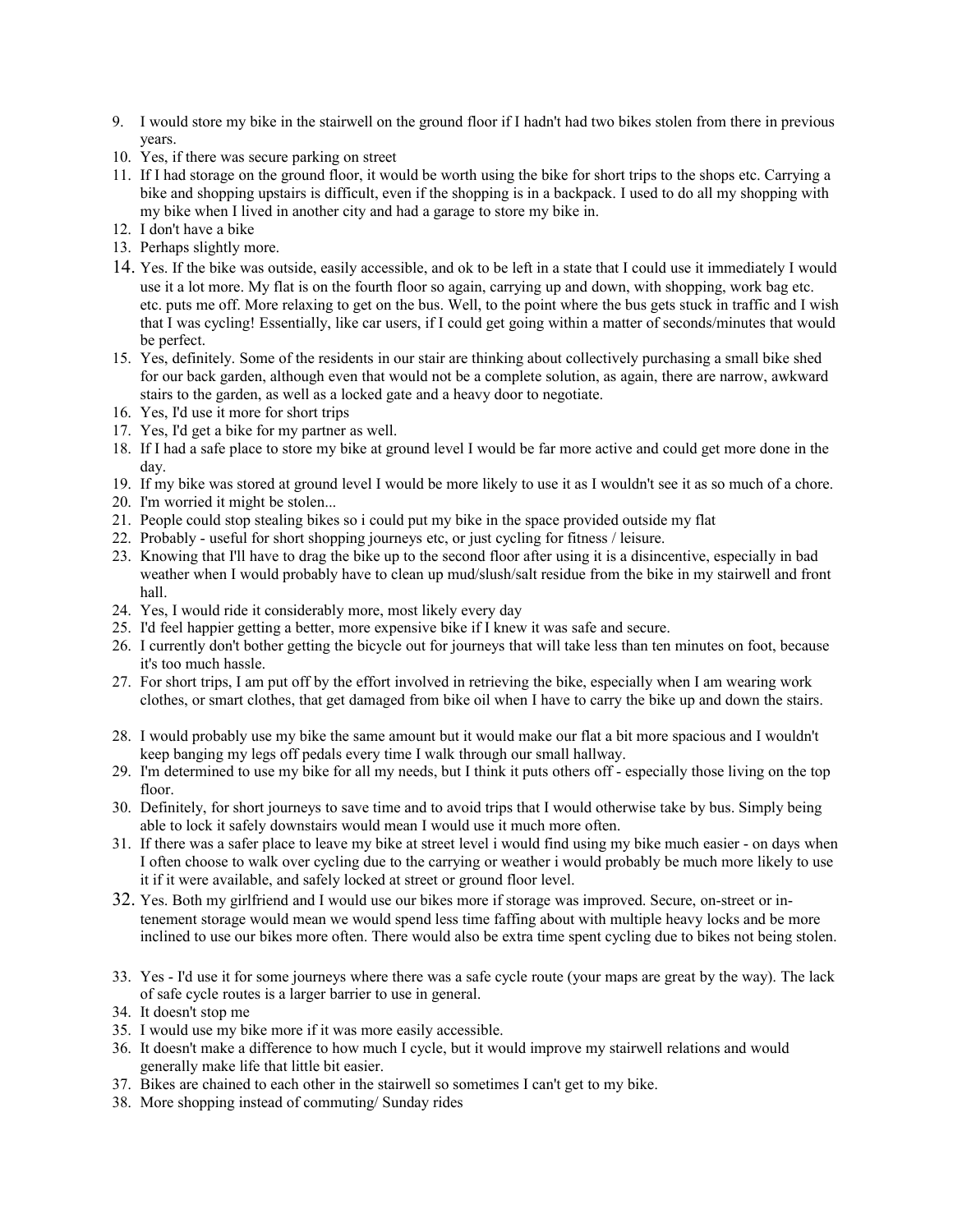- 39. Easier and less awkward ways to secure my bike, for example short rings embedded in the floors would mean all bikes could be locked up and would be easier to access for a short trip somewhere.
- 40. Yes. If it was quicker to get the bike out and road ready (I have to remove the seat, for example), I'd be more likely to cycle to work. As it is, I usually walk.

### **5. If you do NOT currently have a bike... would you have problems storing one at home? If 'yes', please outline the problems (briefly)**

*[NB not sure if some people answered both this and Qu 1 as total numbers seem too high]* 3 said No

- 10 said Yes
- 1. I don't have room in the flat for it. My neighbour stores hers on the stairway outside my door (which is fine by me) but there's not enough room to store another one and people couldn't get past if I tried. We've had bikes stolen from the bottom of the stairwell and they wouldn't last in the back garden either. We do have a large metal storage container at the bottom of the stairwell but it's too small for bikes.
- 2. My bike was recently stolen from a railing near my flat, I had complaints from the neighbour about storing it inside on the ground floor, possible solutions thought of were to have a bike hoist like in Dutch houses. This would keep the ground floor clear and fire risk down whilst not needing to carry the bike 3 floors up each time. Another solution is a bike rack inside properly mounted.
- 3. Already one bike and a desk on the landing shared between two flats, so definitely no more room for another bike. Inside the flat there's no further storage for a bike either.
- 4. No storage facilities in flat, and would be unable to keep in the stair. Would love to have a bike!

### **6. If you do NOT currently have a bike, would you get and use one on a regular basis if it was easy to store at or near home?**

*[NB most respondents do currently have a bike]*

1 No

1 Yes - rather than walk

1 Yes - rather than bus

2 yes - rather than use the car

"Other – please give details":

- 1. Yes, if I had the storage space I would buy a revamped one and use it for travel around town. I'd be keen to use it to commute to work but I'd never get it on the train due to lack of spaces.
- 2. I used it regularly but it was stolen.
- 3. I don't commute anywhere at the moment but if I needed to I would prefer walking or cycling to public transport. I don't own a car.

## **7. [Whether or not you have your own bike] Do other people's parked bikes at home cause you any trouble?**

48 % said No 52 % said Yes

(100 respondents)

- 1. For insurance purposes I cannot use my communal stairway to lock up my bike.
- 2. Block the stairwell. Need space under cover somewhere to store the bikes, and at ground floor level (without having to carry them up or down stairs)
- 3. Stairwell becomes blocked.
- 4. Too many bikes on stairway
- 5. They do clutter up the stairwell, and my stairwell is not very wide.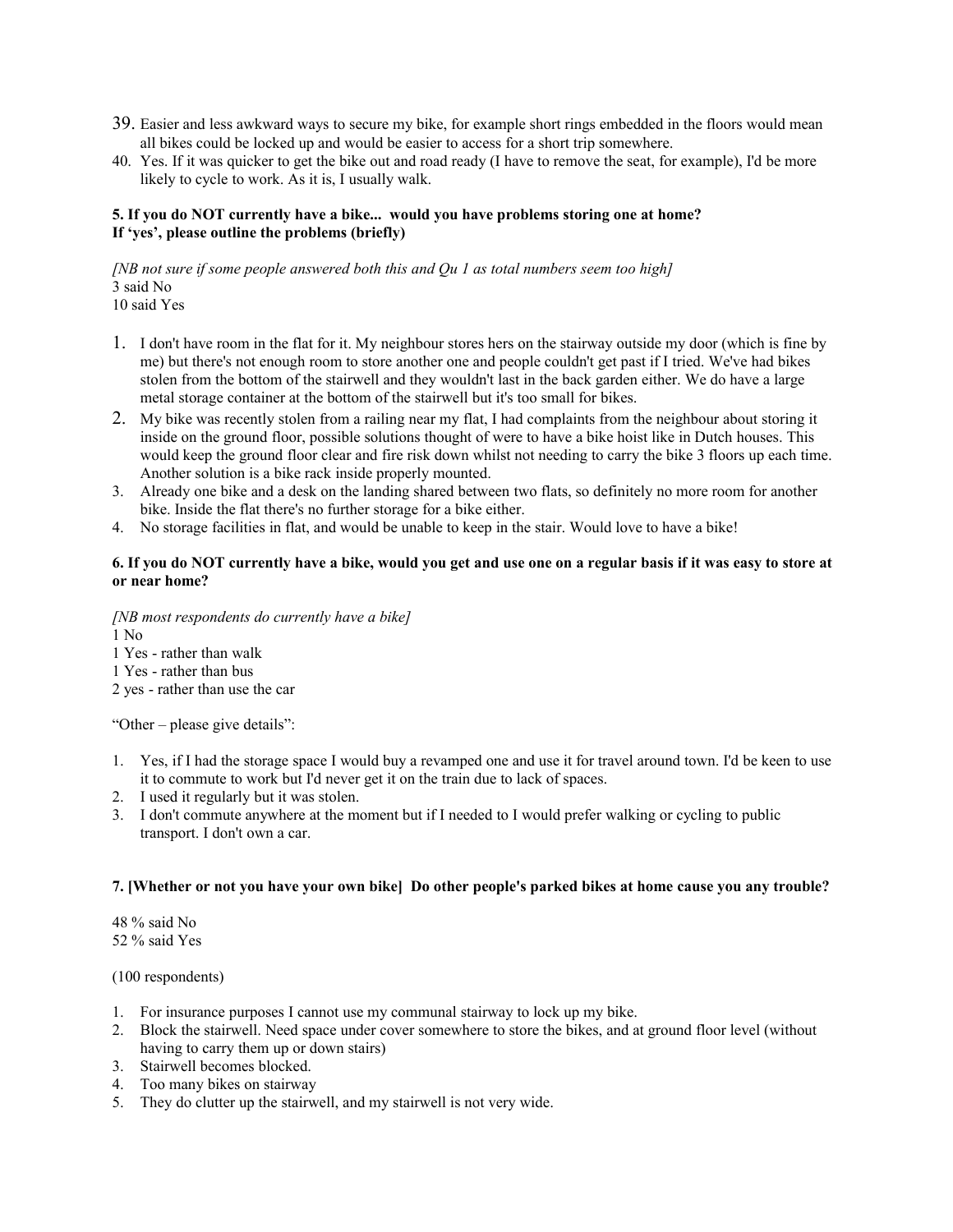- 6. It is congested in the small stairwell/back door area, with four bikes chained up (including one which was left by a tenant who moved out two years ago.)
- 7. Blocked stairwell and stairs because of too many bikes
- 8. New tenants recently moved into the stair, they had to be given a key for the garden to put their bikes outside as there is only room for 1 bike at the foot of the stairs (in addition to my pram base and sometimes my neighbours push chair).

Our stairwell doesn't even have a 'good' area for storing bikes so all the ones there obstruct the stairway a bit. There is a bit of space at the bottom of the stair which could probably be really well used for vertical storage of bikes, but there are two bikes locked up there covered in dust- I think the owners have long since moved away.

- 9. A neighbour's bike locked at the bottom of the stairs makes it difficult to get a brown bin through from the garden to the street.
- 10. We have two bikes in our hall. They occasionally get in the way. They mark the wall and, in the winter, the mess the floor with mud and salt from the roads.
- 11. Arrangement of bikes crowded and not ideal. Difficult to get bike in and out of the space.
- 12. Occasionally people do try to store more than one bike on a landing which makes access more difficult.
- 13. Over-crowding of bike store
- 14. One of my neighbours attaches his bike to the railings on the second floor of my stairwell. Very easy to get around it if you aren't carrying anything. As soon as you try to get something past i.e. shopping, when I had a washing machine delivered, it all becomes a bit tricky.
- 15. Bikes on stairwell can affect daily access and certainly carrying things up and down
- 16. Not in our current flat, but previously, people's bikes have been stored inconsiderately, often making it difficult to get past.
- 17. My neighbour complained about my bicycle but i do not think it caused him a problem.
- 18. I don't mind them storing their bike locked on my fence. However, some people leave valuable and easily stolen items attached to the bike and this allows drunks late at night to steal stuff. I do not like that happening in my area.
- 19. Unused bikes make it difficult to lock up mine
- 20. Not always a convenient space for mine.
- 21. Sometimes there are bike left on the landings, these are difficult to get past as the landings are very narrow.
- 22. We have 6 bikes in total, they need a lot of space!
- 23. Corridor filled up fire hazard.
- 24. Difficult to get around narrow stairwell anyway, with other bikes locked to the railings, makes more difficult because the bikes get caught on each other
- 25. Just sometimes they lock theirs so that I can't get to mine.
- 26. Just crowded. Not everyone uses it every day.
- 27. Its awkward
- 28. They can be a hazard in the stairwell.
- 29. All the bikes are piled in different corners and the majority are not used, so they occupy spaces available for usable bikes.
- 30. In stairwell causing conflict between some households
- 31. Sometimes there can be too many bikes and not enough space to have them all locked up. Plus there's a couple of bikes that don't seem to have been touched for years!
- 32. My tenement stair is missing three supports for the bannister near the bottom because thieves have kicked them out to steal bicycles attached to them. It's already not safe for toddlers, and won't be safe for anyone if another one goes, but it's really difficult to ensure that people (especially visitors to rental flats) don't park there. It's really hard to find workmen to quote to replace them because so few of them can pour lead (which is how they're set into the floor).
- 33. As mentioned above, tenants in other flats lock their bikes to the bannisters, making it hard to squeeze past with mine. Also in the past bikes have been abandoned there, we had to saw through the bannisters to remove them.
- 34. Only when they are locked to the railings when the small bike rack is full.
- 35. just because there isn't enough space
- 36. They're unsafe where they're stored and encourage dumping. The storage isn't very secure so I've been put off getting a new bike even though my bike is in desperate need of upgrading.
- 37. If anyone else at home had a bike I would not have room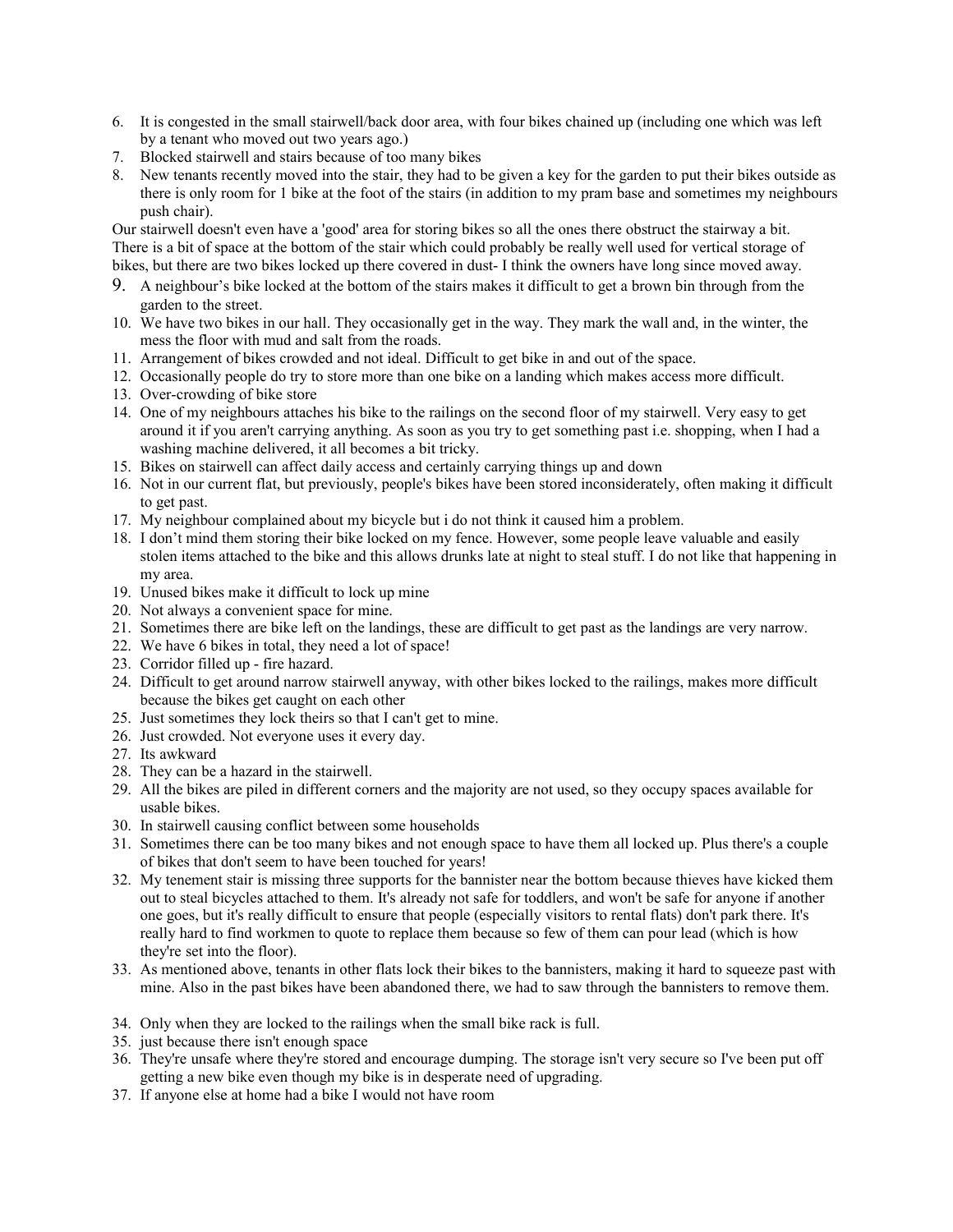- 38. Because I have to carry mine upstairs!
- 39. The bikes make the stairwells very difficult to navigate!
- 40. Cluttering the stairwell
- 41. There's no space left for mine
- 42. Too many bikes in a cramped space
- 43. In our tenement stair there is only room for 2 bikes. Even these get stolen. I would like to park in our stair but there is not enough space for our bikes. Getting a cycle rack for the stair would be an option but would take some organisation and buy in
- 44. Not enough space for all the stairwell's bikes
- 45. Storage of bikes in stairwell can hinder me from getting my bike up & down stairs. It can also annoy neighbours who don't cycle.
- 46. If there are too many then they get crammed in and pedals knock spokes etc and risk damaging bikes
- 47. Locked to my bike
- 48. Sometimes too many bikes parked in communal stair. Get in way of back green access.
- 49. Bikes just left in hall blocking it to people and those carrying bikes up
- 50. Only in making it crowded at the bottom of the start well and therefore occasionally difficult to extract my bike.
- 51. Block stairs, things get snagged on handlebars and pedals.

#### **8. Would clear practical information on possible bike storage solutions (in-flat, in-stair, backgreen or onstreet) be of interest to you?**

92% said "Yes" 8% said "No".

(100 respondents)

#### **9. If you had this type of information on tackling storage, what might you be interested in doing next?**

41% (n=36) said yes to "Buy equipment etc to make practical improvements within your own home" 85% (n=75) said yes to "Discuss with neighbours/ other stairwell residents with a view to collective action (in stairwell/backgreen/on-street)"

52% (n=46) said yes to "Lobby your councillors / others to take action on your / other residents' behalf"

(88 respondents)

*Other actions / comments:*

- 1. I think careful consideration has to be given to the types of bikes people are storing in their homes and what purpose these bikes have, for example in the UK cycling is considered by many to be a sport/leisure activity but it isn't seen as form of transport for everyday use. As a result a lot of people have quite specialised (and expensive) bikes which they are reluctant to use for everyday use, leave in public places etc. These bikes will often spend most of the week or longer in storage, most likely in a flat or tenement! If this campaign is also about encouraging people to use their bikes more often (for utility journeys) then it's not only about providing secure storage in/near flats/tenements, it is also about providing the same level of quality/secure (and accessible) storage at the journey end point. It's important that new storage options are about making cycling more convenient/accessible and not about creating stores where people can keep their bikes for months on end (instead of their flat)!
- 2. I would pay to use a locker of some sort at street level.
- 3. Bikes are easier to carry up and down stairs than some prams and pushchairs, so any solutions to bike storage may also be useful to the parents of small children, whether they are cyclists or not.
- 4. I've seen on the internet that some European countries have hi-tech bike storage which takes up little space and keeps the bikes secure from thieves and from the weather (automated stacking systems). While it would be unrealistic to expect these city-wide, it is time for such solutions to be examined and introduced in certain areas of Edinburgh.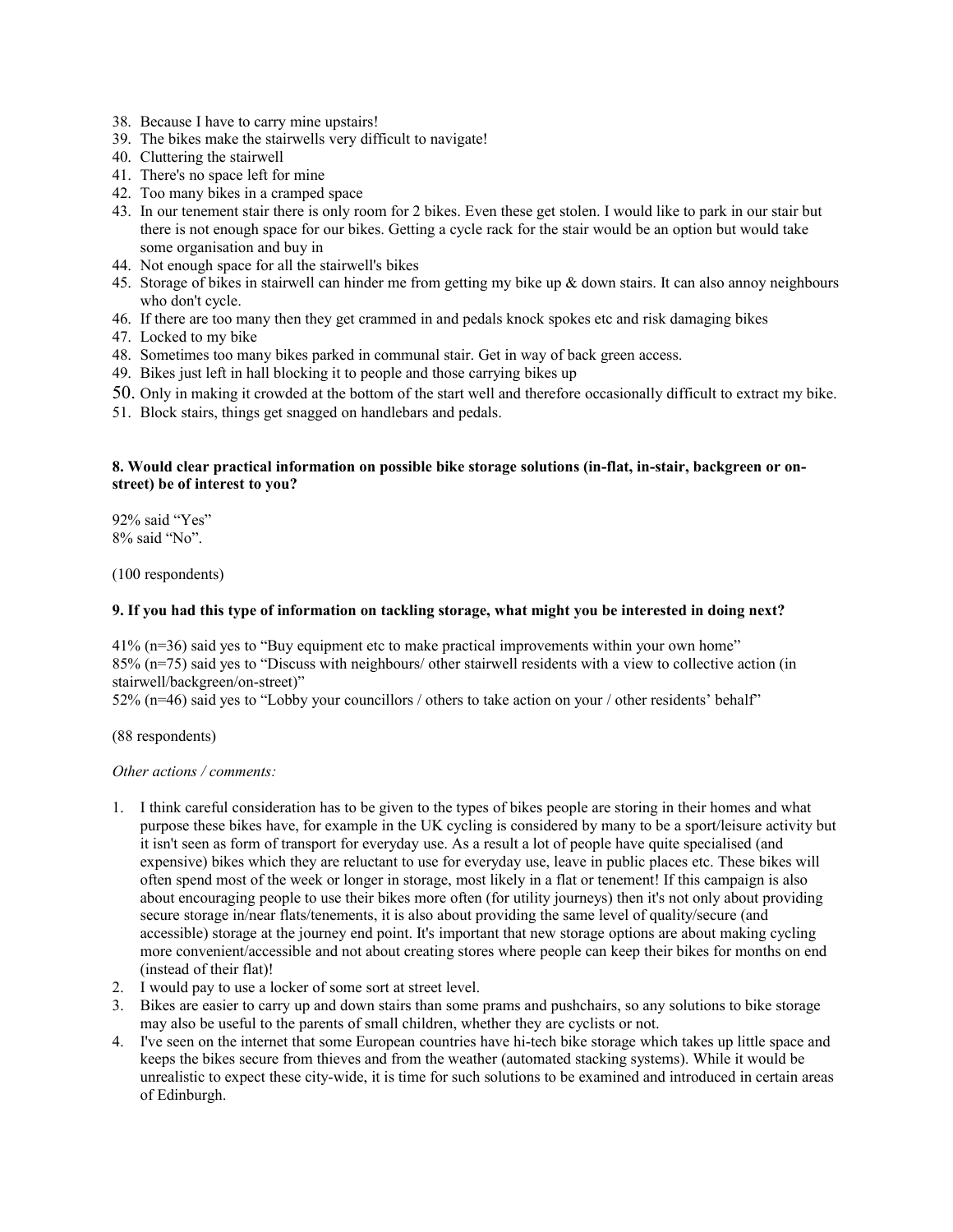- 5. As I live on the top floor, I would rather carry my bike upstairs to chain it outside my door, rather than leave it downstairs. This is for security reasons. I would not consider leaving my bike outdoors, even in the backyard.
- 6. We have a basement that could be used for storage, but there are steep narrow wooden steps down to the basement and some adjustments would need to be made to the door. I would be interested to find out if it were possible to wall-mount a bike near the entrance to the basement. We do not have a backgreen for storage and there is not enough space on our landing to add bike storage - also putting a bike there would block light coming into the stair well.
- 7. The new flat development next to my block have a great outdoor cycle cage for the residents there. The block I'm in doesn't have a garden. But, there is a lot of space outside where bike lockers/cage could be placed on the main street or even in a section of the small play park that isn't used.
- 8. There really isn't space for cycle storage on the back green or in the stairwell, if there was we have used this solution before now. In my street we really need on street parking.
- 9. Security is the main issue. Myself and my partner have had several bikes stolen, and theft attempts from our stairwell, so I would want to know how to store our bikes in the stairwell (or perhaps in a joint storage area somehow) securely.
- 10. It can be really difficult for people in rented housing to make changes to their accommodation, particularly younger tenants - including students, but plenty of young professionals are also affected) who tend not to stay long-term at one address - often because the landlords and agencies who let to them provide a poor service. Sometimes bike storage is the least of your worries, and if you plan to move on in a year or so, you don't want to spend lots of money on improvements or hassle your landlord to do the work (or even to give you permission to do the work yourself)
- 11. On street lockers required as stair and access to backgreen to small for storage and too difficult.
- 12. I don't particularly know my neighbours and I live in rented accommodation so for me the best action would be if larger community bodies for example the council realised there is a demand for more safe bike storage and provided that for it's community. You see enormous bike sheds in other cities across the world but nothing like that in Edinburgh. I am sure if the city provided better bike storage facilities you would see a rise in people using bikes (it is fairly common sense) and whilst I understand there are many other projects needing funding from the council I think it would be money well spent to invest in long-term safe bike storage across the city, especially around residential areas as the common flats in Edinburgh do not have enough space for bikes to be stored in them.
- 13. I would use my bike every day if I was more confident cycling on the roads with my son but his nursery is on a very busy road (Pilrig Street) so I end up wheeling him on the pavement which means there are no time benefits to taking my bike.

Some bikes taking up space have obviously not been touched for years but I do not want to offend neighbours by asking for it to be removed.

- 14. As a student I would struggle to find the money to install home solutions, if not for the price but simply for the fact I will only live in the flat 9 more months at most.
- 15. If there was an easy, formalised way to set up and share costs for in-stair bike parking with neighbours i would definitely be interested.
- 16. It really depends on how viable the proposed solution was likely to be. If we had a means of securely parking our bicycles on the road (like cars do) this would reduce the barriers to cycling. Having it in backgreen wouldn't really help me as it's still a pain to get it to / from there. No-one expects motorists to carry their car up and down stairs. Secure on-road parking for bicycles would take up considerably less space than a car and would help give the message that cycles were a recognised form of transport. I'd happily lobby for this. I appreciate it is a harder ask, but interventions based on the bike still being carried into the tenement would probably just be greenwash. I imagine solutions based on storage in backgreens would be of use to some.
- 17. If Edinburgh is to be a cycle friendly city, this issue must be addressed.
- 18. Our flat is too small to hang bikes, I've done that previously (though not in a tenement flat). As a family we're keen cyclists (two bikes and a tandem), but i almost never use my own bike these days due to a combination of the storage problem and coping with a toddler on the stair. We're thinking of moving flat, but the nicest place we've seen has no groundlevel storage at all, not even for a buggy - the backgreen is accessed down steps and there is no other way of reaching it. Bike storage in tenements is a significant problem for a lot of people.